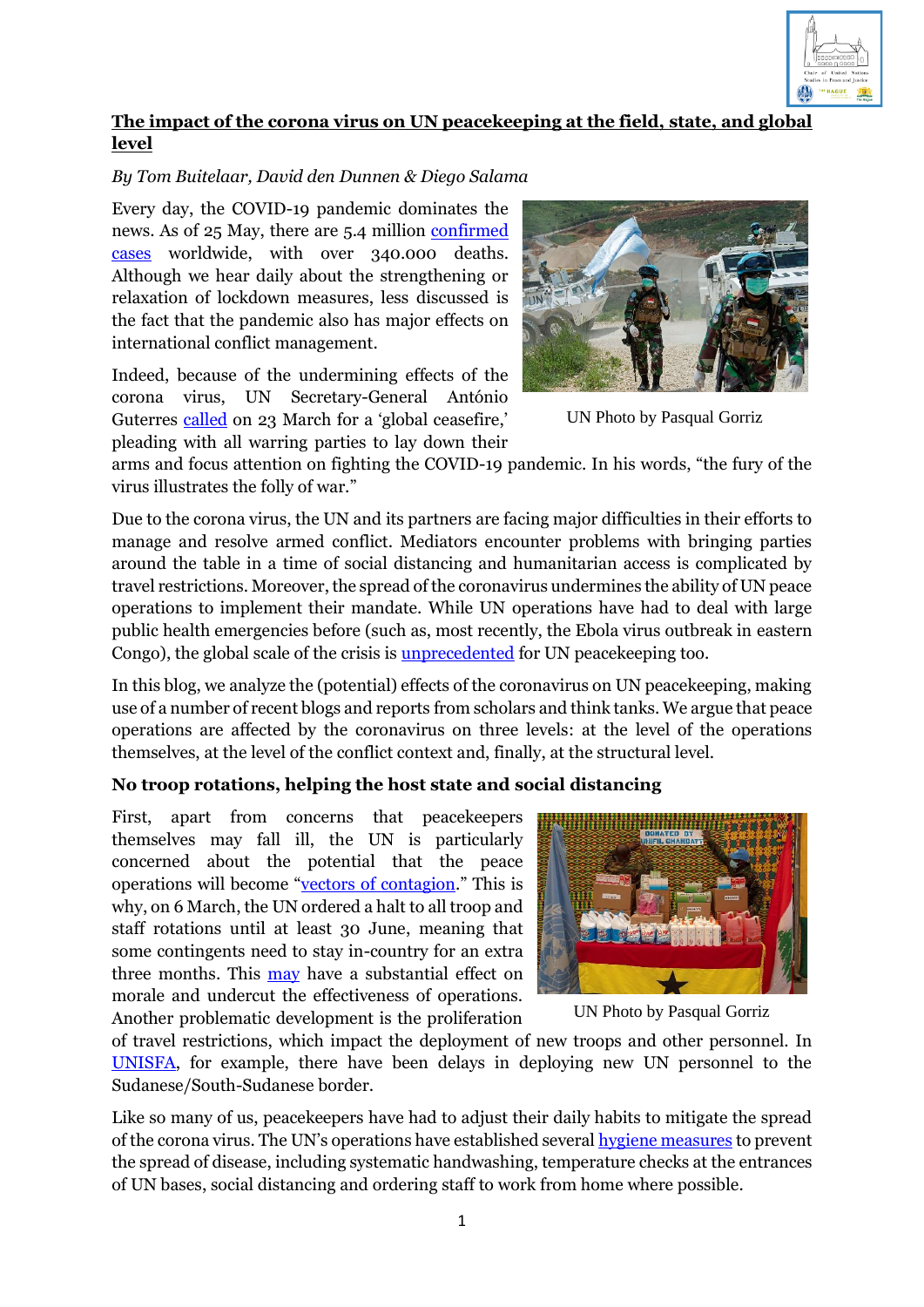

But the UN also plays a crucial role in supporting the host government in the delivery of public information and bolstering medical capacity. Peace operations have **[contributed](https://www.un.org/africarenewal/news/coronavirus/%E2%80%9Cprotect-help-explain%E2%80%9D-un-peacekeeping-responds-covid-19)** medical resources like personal protective equipment (PPE) and respirators to bolster host states' public health systems. They have also made available some of their medical facilities and established quarantine zones. Importantly, the UN's efforts also include awareness-raising in affected countries. In the DRC, for example, MONUSCO



UN photo by Pasqual Gorriz

collaborated with UNICEF and the Congolese National Radio to [broadcast](https://www.un.org/en/coronavirus/un-peacekeeping-radio-wears-multiple-hats-fight-against-covid-19?fbclid=IwAR0tWaEfyiYeV74Y8Ap7sFyvDQF0vT9u7LE7tbnzRWttAJ24UmNTsVF5KXo) relevant information to over 22 million people. Such awareness is key in countries where there is low trust in public authorities and the state has only limited reach.

However, this increased activity also means that UN peace operations have had to shift some of their limited resources to these public health efforts, reducing their capability to fulfil other core tasks such as undertaking patrols, protecting civilians and pursuing quick impact projects to bolster local governance. Although these tasks do continue to some degree, some peacekeeping activities – such as military patrols – are predicated on frequent movement and social distancing measures and may thus strongly [affect](https://theglobalobservatory.org/2020/04/impact-covid-19-peace-operations/) the capability of peacekeepers to implement their mandate.

As such, the crisis highlights how important it is for UN operations to coordinate and collaborate with the UN Country Team, NGO's and the host country. Tackling the pandemic through a joint effort is the only way to ensure that UN operations can continue to perform their core activities even when they are struggling financially.

#### **More or less conflict?**

The second level on which the COVID-19 pandemic may affect peacekeeping is by reducing or increasing the prevalence of conflict in mission areas. On the one hand, the virus may present opportunities for peacemaking, as parties recognize the priority of fighting the virus instead of each other and cooperate with erstwhile rivals.

On the other hand, the crisis increases conflict risk factors, with economic crisis and rising unemployment undermining the political stability of already fragile countries. Moreover, as noted by the [International](https://d2071andvip0wj.cloudfront.net/B004-covid-19-seven-trends.pdf) 



UN Photo by MONUSCO/Force

[Crisis Group,](https://d2071andvip0wj.cloudfront.net/B004-covid-19-seven-trends.pdf) some parties may see the disorder and unrest created by the corona virus as an opportunity to step up their military operations or reinforce repression now that the opposition is hamstrung.

There is not much evidence that the pandemic has had strong effects in either direction. In this context, it is relevant to note that the large majority of UN peacekeepers are deployed in sub-Saharan Africa, which is relatively unaffected by the virus. Many countries have imposed various forms of lockdowns – but the largest outbreak so far, i[n South Africa,](https://www.arcgis.com/apps/opsdashboard/index.html#/bda7594740fd40299423467b48e9ecf6) has only around 22.000 confirmed cases and about a 220 deaths.